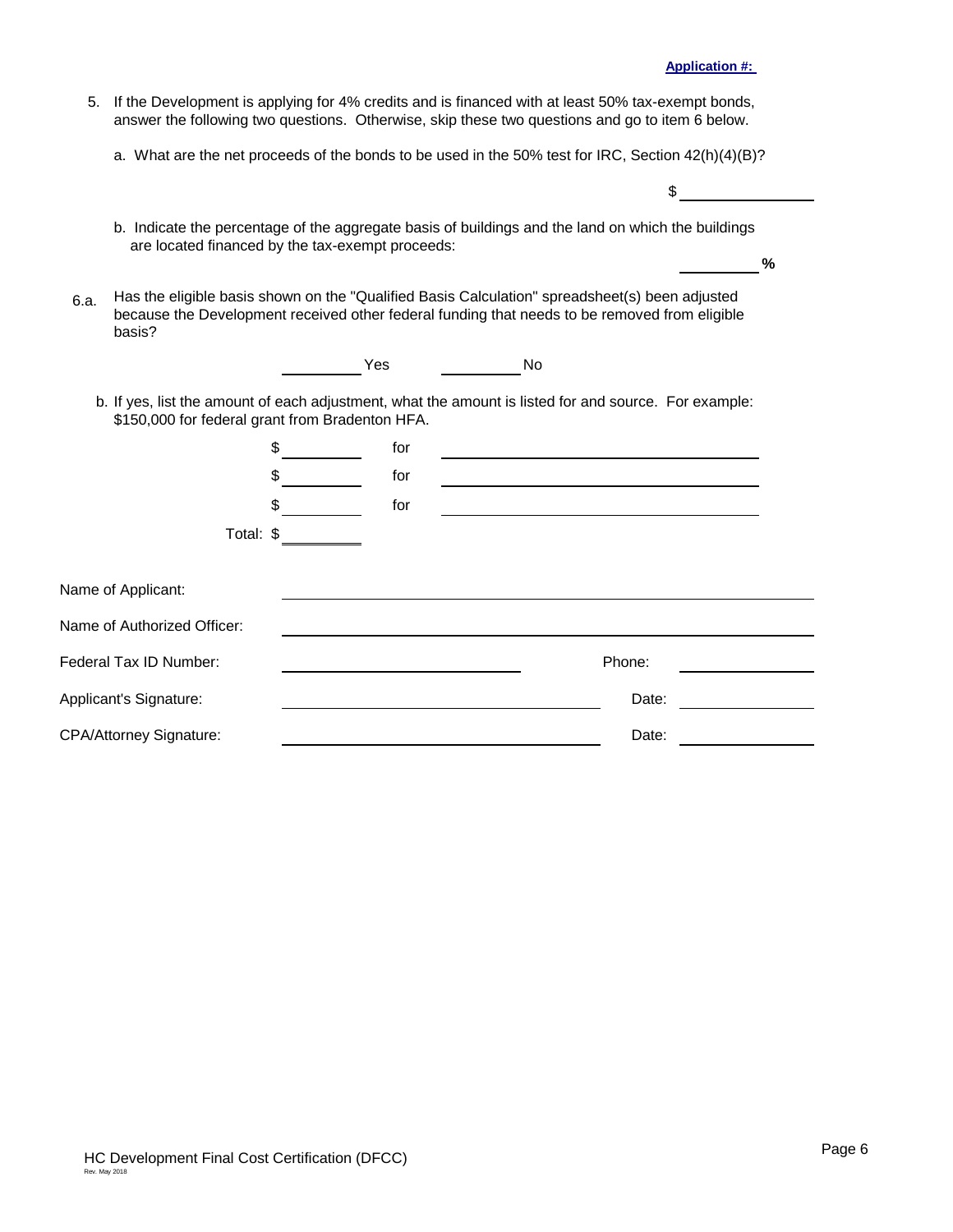restrictions outlined in the application, credit underwriting, and/or allocation processes. Florida Housing also reserves the right to exclude any cost deemed not appropriate as provided in Section 42 of the Internal Revenue Code.

The costs included in the GCCC must be included in the DFCC. The costs in the GCCC should be segregated into the construction categories provided below and entered accordingly on the Actual Construction Cost section of the DFCC, except for items included under General Development Costs and specifically identified as being associated with the construction contract (such as Furnishings and Appliances, if applicable).

Accessory Buildings: Should be comprised of all trade items from the GC Cost Breakdown schedule not identified as being Demolition, Site Work, Off-Site Work, or Furnishings/Appliances and any other item(s) included under General Development Costs, but directly related to the delivery of any accessory building.

Demolition: Should be comprised of the following trade items from the GC Cost Breakdown schedule: Demolition and Asbestos Abatement.

New Rental Units: Should be comprised of all trade items from the GC Cost Breakdown schedule not identified as being Demolition, Site Work, Off-Site Work, or Furnishings/Appliances and any other item(s) included under General Development Costs, but directly related to the delivery of new construction units.

Off-Site Work: Should be comprised of the following trade items from the GC Cost Breakdown schedule: Earthwork, Site Utilities, Roads, Walks & Paving, Site Improvements, Lawns and Planting, and Unusual Site Conditions.

Recreational Amenities: Should be comprised of all trade items from the GC Cost Breakdown schedule not identified as being Demolition, Site Work, Off-Site Work, or Furnishings/Appliances and any other item(s) included under General Development Costs, but directly related to the recreational amenities.

Rehabilitation of Existing Common Areas: Should be comprised of all trade items from the GC Cost Breakdown schedule not identified as being Demolition, Site Work, Off-Site Work, or Furnishings/Appliances and any other item(s) included under General Development Costs, but directly related to the rehabilitation of existing common areas.

Rehabilitation of Existing Rental Units: Should be comprised of all trade items from the GC Cost Breakdown schedule not identified as being Demolition, Site Work, Off-Site Work, or Furnishings/Appliances and any other item(s) included under General Development Costs, but directly related to the rehabilitation of existing units.

Site Work: Should be comprised of the following trade items from the GC Cost Breakdown schedule: Earthwork, Site Utilities, Roads, Walks & Paving, Site Improvements, Lawns and Planting and Unusual Site Conditions.

Other: Should be comprised of any costs that should not be included in any other category, but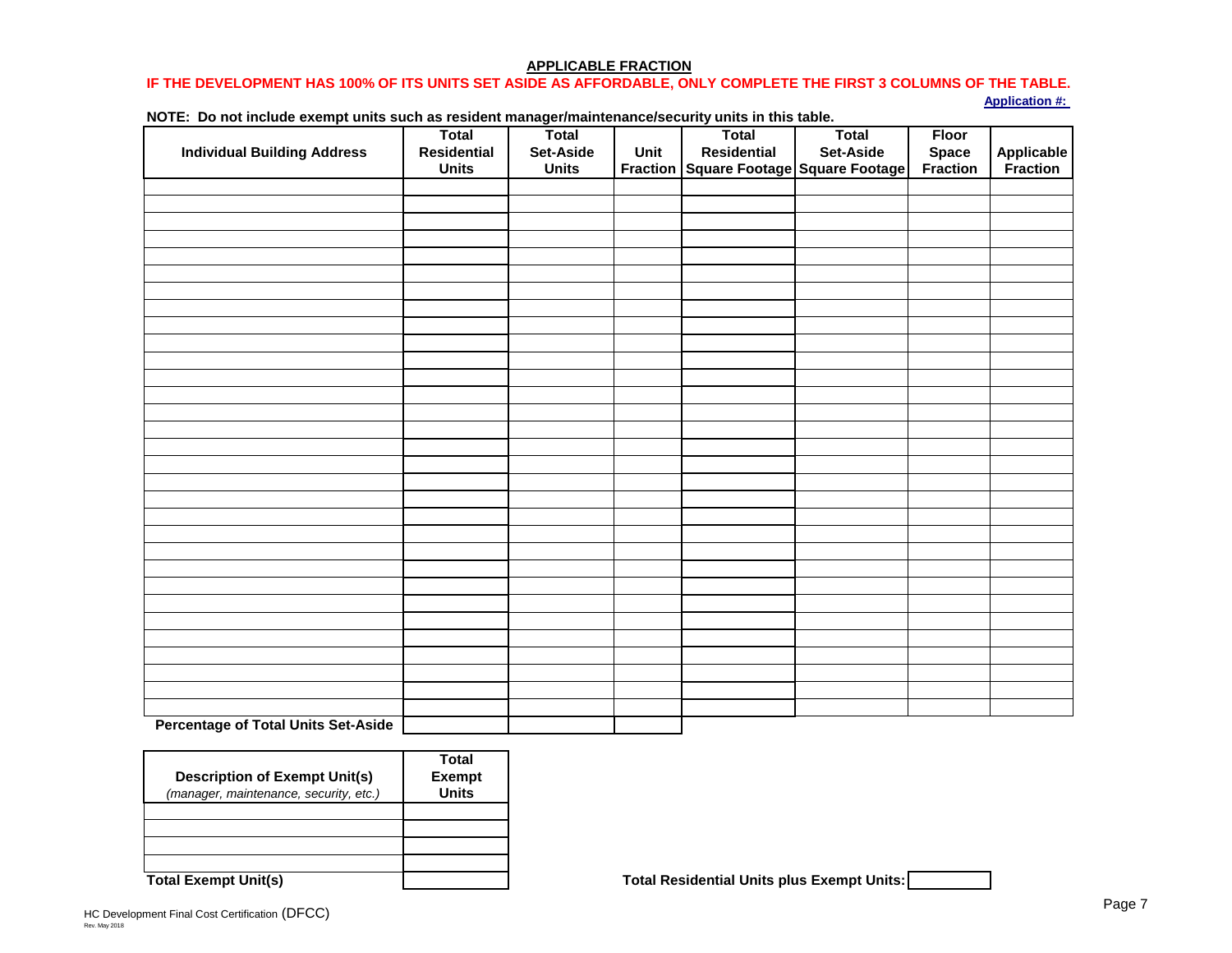does not include general requirements, contractor's profit, or contractor's overhead. Primarily it would include costs associated with commercial space and the trade item section entitled Other Fees Paid by the General Contractor.

General Requirements (on-site): This cost line-item should come directly from the GC Cost Breakdown schedule.

Building Contractor's Profit: This cost line-item should come directly from the GC Cost Breakdown schedule.

Building Contractor's Overhead: This cost line-item should come directly from the GC Cost Breakdown schedule.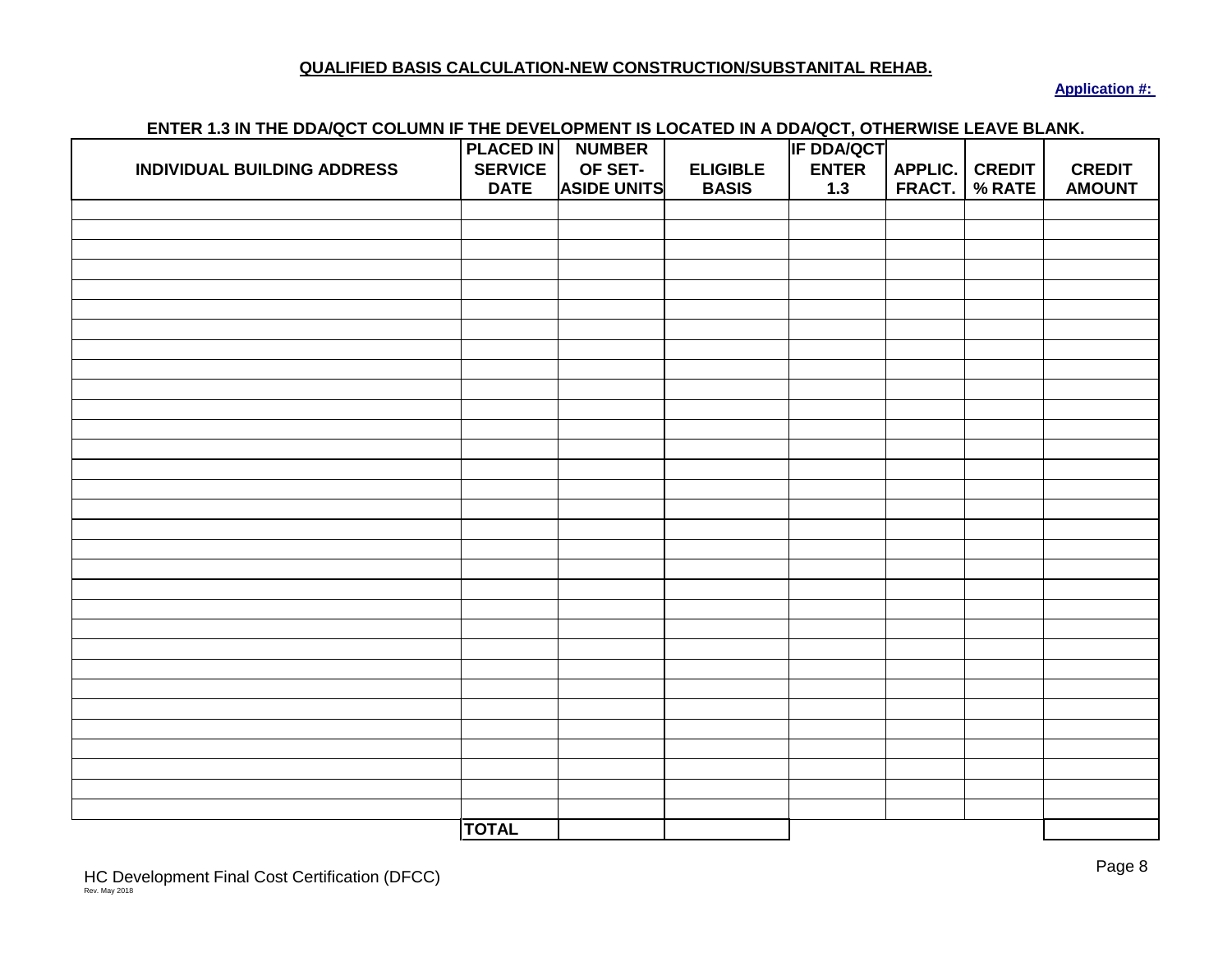## **ADDITIONAL DOCUMENTS REQUIRED FOR THE FCCAP**

Refer to the paragraph below that describes the HC Development for the required documentation that must be submitted for the FCCAP. Please note that **Compliance/Monitoring fees are not due for Developments funded more than 50% by Florida Housing tax-exempt bonds**.

### **New Construction Without Rural Development Financing must provide:**

- 1) Certificates of Occupancy for each building;
- 2) Compliance monitoring fee. The amount of the fee can be obtained by calling the Housing Credit staff at (850) 488-4197.
- 3) Copy of the executed Syndication Agreement (Limited Partnership Agreement);
- 4) Original Extended Low-Income Housing Agreement properly signed along with appropriate recording fee. This was sent to the HC Development's point of contact approximately 60 days prior to the HC Development's estimated Placed-In-Service date. The Agreement must be in effect by the end of the taxable year that the HC Development plans to claim housing credits in order for a HC Development to claim the credits.
- 5) Photographs of the completed HC Development.
- 6) Executed IRS form 8821 for each financial beneficiary.

### **Substantial Rehabilitation Without Rural Development Financing must provide:**

- 1) Evidence reflecting completion of work such as: Certificates of Occupancy, final inspection certificates completed by the local government building inspector, a final inspection certificate from the lender or a letter from the contractor providing detailed list of the work performed.
- 2) Compliance/monitoring fee. The amount of the fee can be obtained by calling the Housing Credit staff at (850) 488-4197.
- 3) Copy of the executed Syndication Agreement (Limited Partnership Agreement).
- 4) Original Extended Low-Income Housing Agreement properly signed with appropriate recording fee. This was sent to the HC Development's point of contact approximately 60 days prior to the HC Development's estimated Placed-In-Service date. The Agreement must be in effect by the end of the taxable year that the HC Development plans to claim housing credits in order for a HC Development to claim the credits.
- 5) Photographs of the completed HC Development.
- 6) Executed IRS form 8821 for each financial beneficiary.

### **Acquisition Without Rural Development Financing must provide:**

1) A copy of the closing statement for the HC Development's acquisition.

Page 4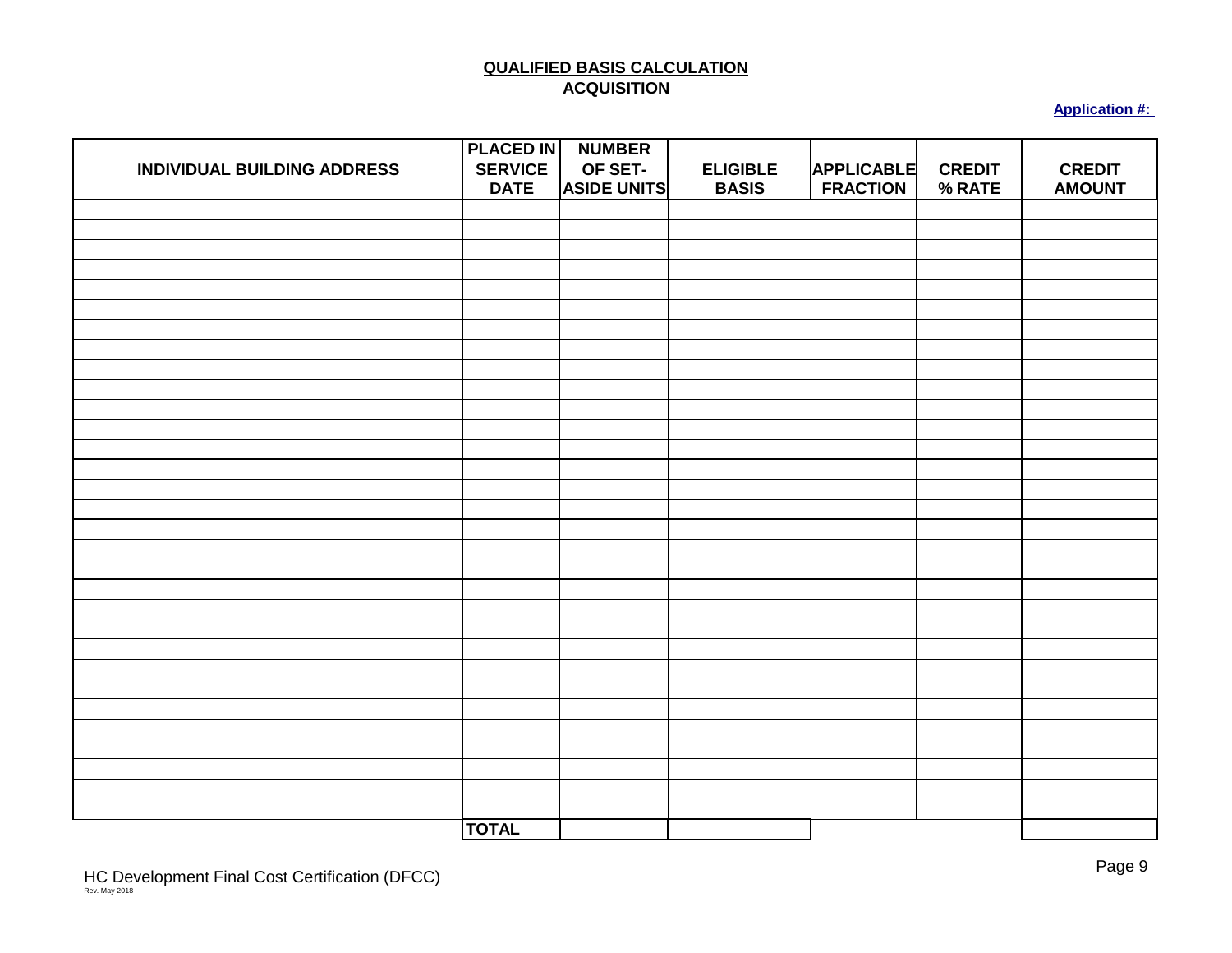2) Additionally, documentation required for **Substantial Rehabilitation** (above).

# **HC Developments Financed With Rural Development Funds must provide:**

- 1) Certificates of Occupancy for each building.
- 2) Compliance/monitoring fee. The amount of the fee can be obtained by calling the Housing Credit staff at (850) 488-4197.
- 3) Copy of the executed Syndication Agreement (Limited Partnership Agreement).
- 4) Original Extended Low-Income Housing Agreement properly signed with appropriate recording fee. This was sent to the HC Development's point of contact approximately 60 days prior to the HC Development's estimated Placed-In-Service date. The Agreement must be in effect by the end of the taxable year that the HC Development plans to claim housing credits in order for a HC Development to claim the credits.
- 5) Photographs of the completed HC Development.
- 6) Execute IRS form 8821 for each financial beneficiary.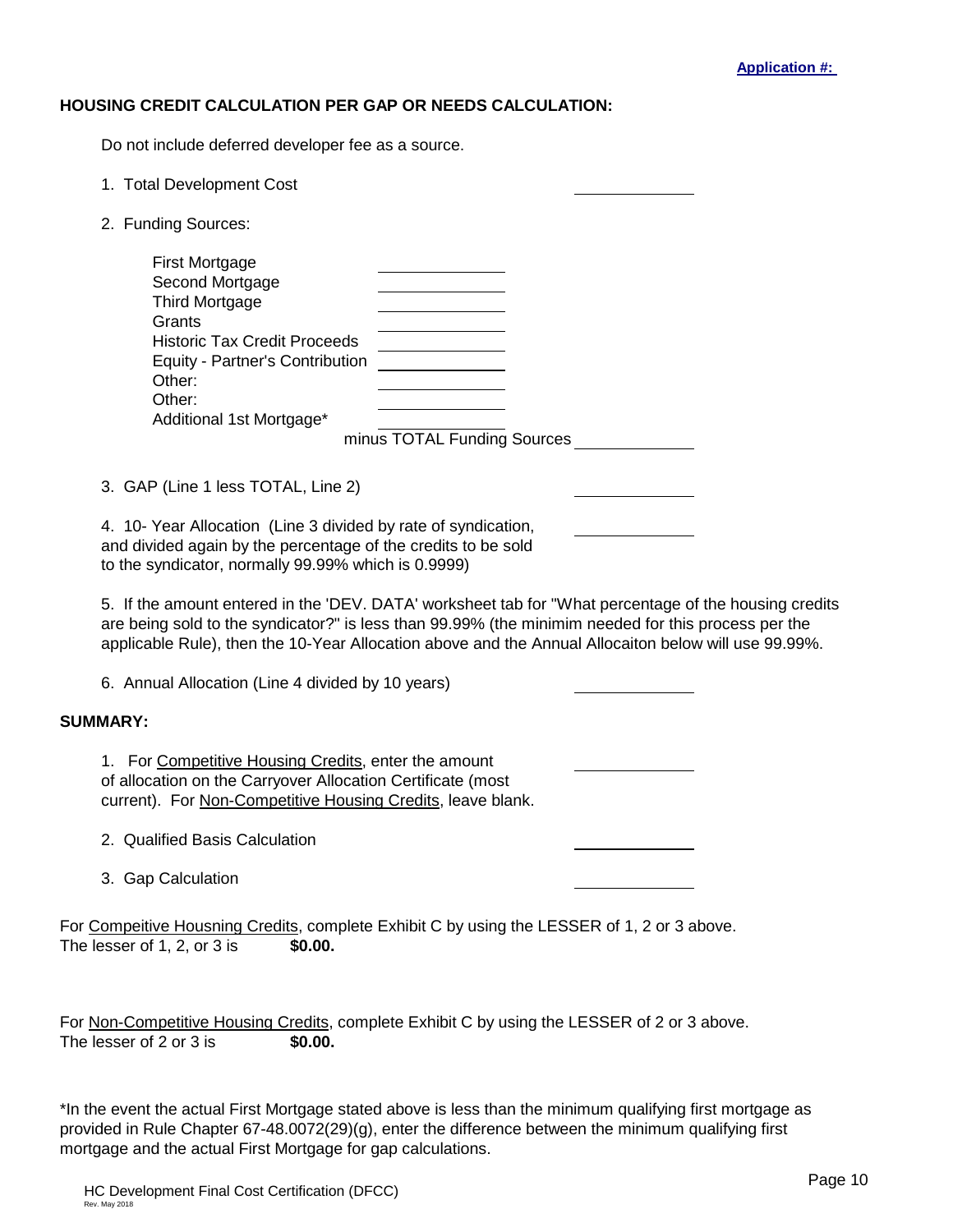## **HC DEVELOPMENT FINAL COST CERTIFICATION INSTRUCTIONS**

The file provided via email is named "HC Development Final Cost Certification Template". **Open the file in Microsoft Excel and immediately save the file under another name.** The program is written so as you complete the certification, you write over program commands and if you do not save the file under another name, you will not be able to use it successfully in the future. Additionally, for the program to work successfully, **you must complete the tabs going from left to right**.

Many cells are protected, the computer will automatically generate these entries depending on your entries, and you will not be able to enter anything into these areas. Many entries once entered are automatically entered in other parts of the certification so you do not have to enter them twice.

On the bottom of your screen you will notice a string of worksheet tabs that represent different worksheets. You work from the worksheet tab that is the farthest to the left and as you complete one worksheet tab move to the next worksheet tab to the right.

You will notice that the fonts have different colors:

- o Items in a black font represent those items that are the template.
- o An item in a brown font represents an item entered by you.
- o An item in a dark blue font represents a copy of an item previously entered by you or a calculation made based on entries previously entered by you. You will be unable to enter anything into a cell that has a dark blue font.
- o An item in a dark green font represents either a copy of something you have previously entered or something you have entered in the cell for the first time. You will be unable to enter anything in a cell with a green font if you have already entered the appropriate information earlier.
- o An item in a red font is a message that may require your attention.

Start at the worksheet tab called 'COSTS'.

### **'COSTS' Worksheet Tab:**

# **ENTER ALL COST/SOURCE FIGURES AS WHOLE NUMBERS.**

### **Page 1**

Type in the HC Development name and Florida Housing's Application number in the spaces provided.

# **Paragraph A SOURCES:**

Form FCCAP Instructions with DFCC Instructions Rev May 2018 67-21.027(6), F.A.C.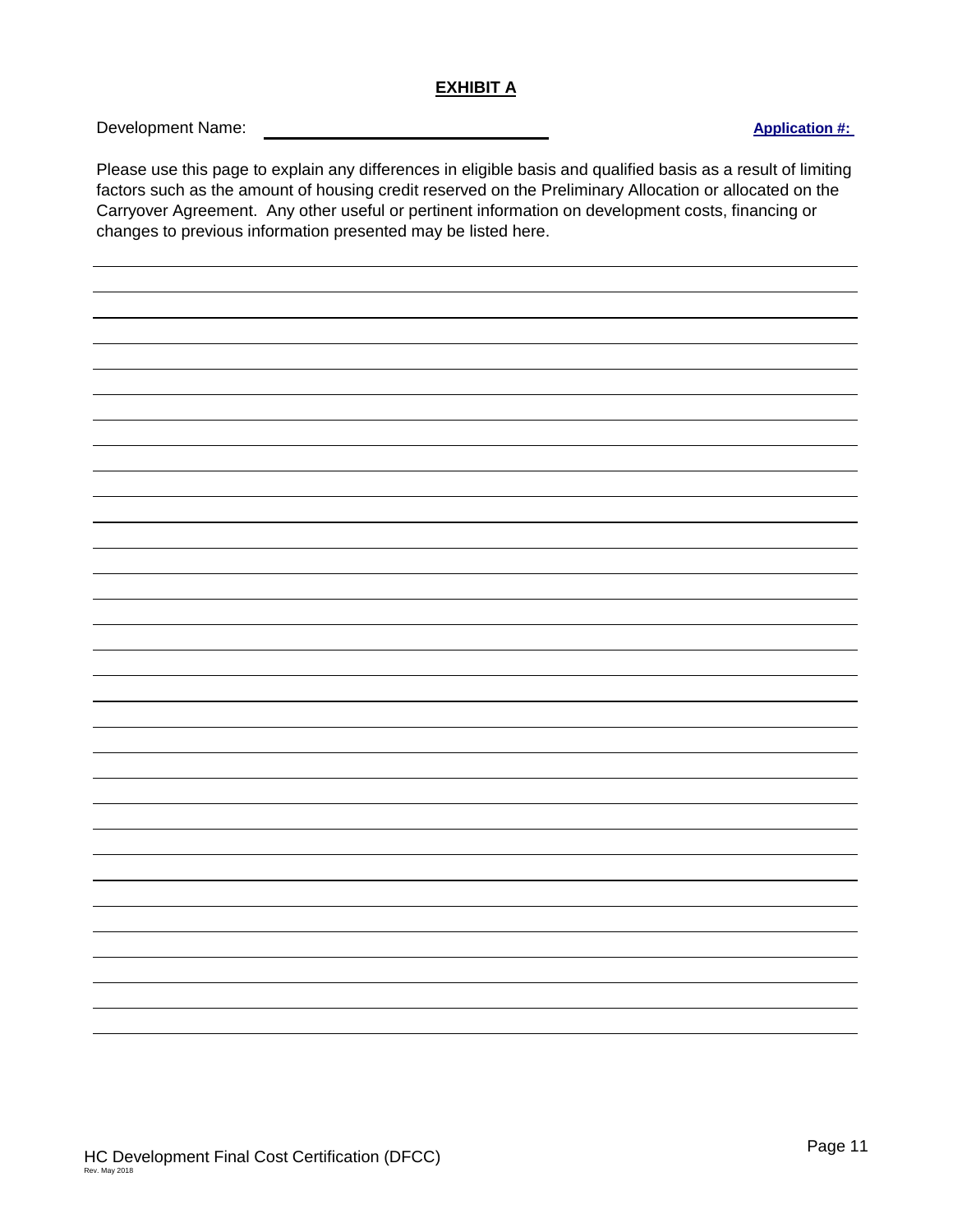1) List the appropriate amount next to its respective listed source in Column 1 and for historic credits in Column 2.

## **Paragraph B.1 (a) Building Costs:**

1) Enter the HC Development's eligible and ineligible expended building costs in the appropriate column.

## **Paragraph B.1 (b) Building Contractor Costs/Fees:**

1) Enter the expended building contractor costs in their appropriate spaces.

**Note:** The computer will give you an error message for the total in Column 3 if building contractor costs exceed 14% of the "Building Cost" total listed in Column 3. Adjust your entries for Building Contractor Costs so they fall within the 14% limitation and the error message will disappear.

# **Page 2**

Continue as you did on page 1 listing the expended costs in the appropriate spaces for paragraphs B.2 and B.3.

# **Page 3**

# **Paragraph B.5 ACQUISITION COST OF EXISTING BUILDING(S) EXCLUDING LAND:**

1) Enter the expended amounts in the appropriate spaces. Please note that the summation of the amounts in Column 3 for cost line items B.5.(a), B.8.(a), and B.8.(b) cannot exceed the appraised value of the property. If actual costs, inclusive of any extension fees, exceed the appraised value, then the actual costs, inclusive of any extension fees, that exceed the appraised value must be provided within the Developer Fees section as cost line item  $B.6(c)$ .

### **Paragraph B.6 DEVELOPER FEES:**

Read the paragraph on 16%, 18% and 21% developer fees and then enter the appropriate percentage for the developer fee limit for which the HC Development qualifies. Enter whole numbers, 16, 18 or 21. If you do not know the appropriate percentage, you may call Florida Housing's HC staff and they will get the answer for you from the HC Development's file.

1) Enter the expended amounts in the appropriate spaces and columns. See instructions above for Paragraph B.5 and below for Paragraph B.8. regarding the use of cost line item B.6.(c).

An error message will appear "Total Developer Fees" if you exceed the limit entered previously. **If this occurs, you need to adjust your figures before proceeding so they fall within the**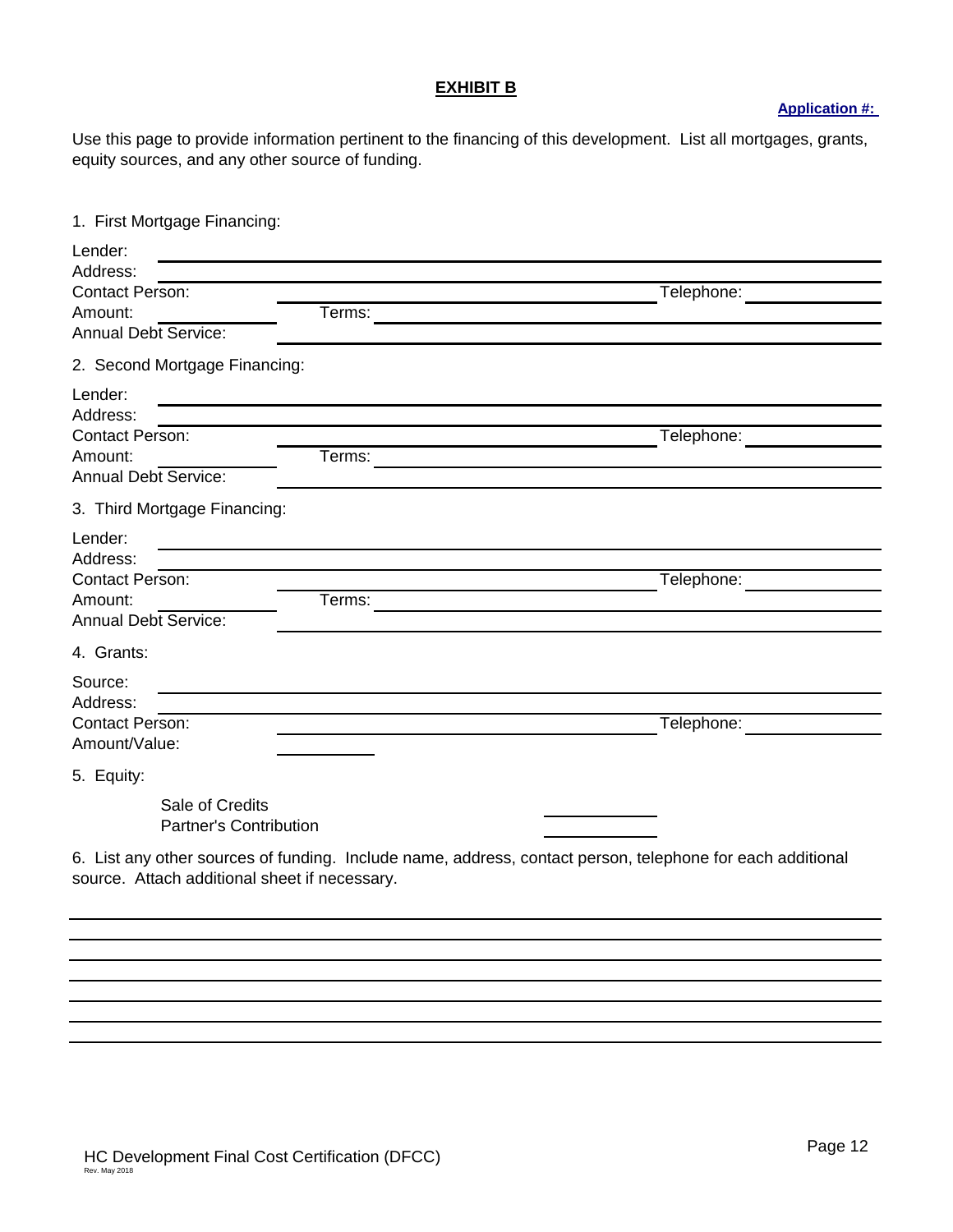**limitation.** The error message will disappear when you have adjusted correctly.

Competitive solicitation processes often have a limitation on Total Development Costs. If the HC Development is subject to a Total Development Cost Per Unit Base Limitation (TDC Limitation) and if the Total Development Costs stated in B.9 exceeds the applicable limit, the Developer fee may have to be adjusted as provided in the competitive solicitation process. A compliance review of any applicable TDC Limitation must be completed prior to the acceptance of the FCCAP by Florida Housing.

# **Paragraph B.8 ACQUISITION COST OF LAND:**

When entering actual cost amounts for cost line items B.8.(a) and/or B.8.(b), these costs shall include any extension fees paid relating to the purchase of the property. The total of these two lines along with cost line item B.5.(a) cannot exceed the appraised value of the property. The appraised value can be found in the Credit Underwriting Report. If actual costs do exceed the appraised value, the actual costs in excess of the appraised value must be placed separately at cost line item B.6.(c). Amounts entered for the Other cost line item (B.8.(c)) must be detailed on page 4 and cannot include such items as real estate taxes, escrows, carrying expenses, extension fees, etc. Depending on the cost item, there may be a cost line item elsewhere that can accommodate the costs not permitted here. This Other cost line item is meant to only capture typical acquisition closing costs such as title work, recording fees, legal fees, etc.

Complete the rest of the page as appropriate.

You may note an error message on the bottom of page 3. This error message will continue to appear until the total listed in Column 3 for "Total Development Cost" equals the total sources listed on page 1. Since the HC Development's cost certification must reflect the actual costs of the HC Development, an adjustment in the sources will need to be completed prior to finalizing if total sources do not equal total costs, inclusive of the possibility of reducing the HC allocation.

# **Page 4**

Now review page 4. If a statement appears in one of the paragraphs that directs you to type in an explanation, you have entered an expense earlier that requires an explanation here. The statement is not protected so **type right over the statement when entering the explanation**. General entries are not acceptable such as: "County impact fee--\$200,000". For example, an acceptable entry would be: "Leon County water and sewage impact fee--\$150,000, Leon County road impact fee-- \$50,000, Total impact fees--\$200,000." Florida Housing reserves the right to determine the appropriateness of cost items and the reasonableness of cost amounts.

Now go to the worksheet tab labeled 'DEV. DATA' next.

# **'DEV. DATA' worksheet tab:**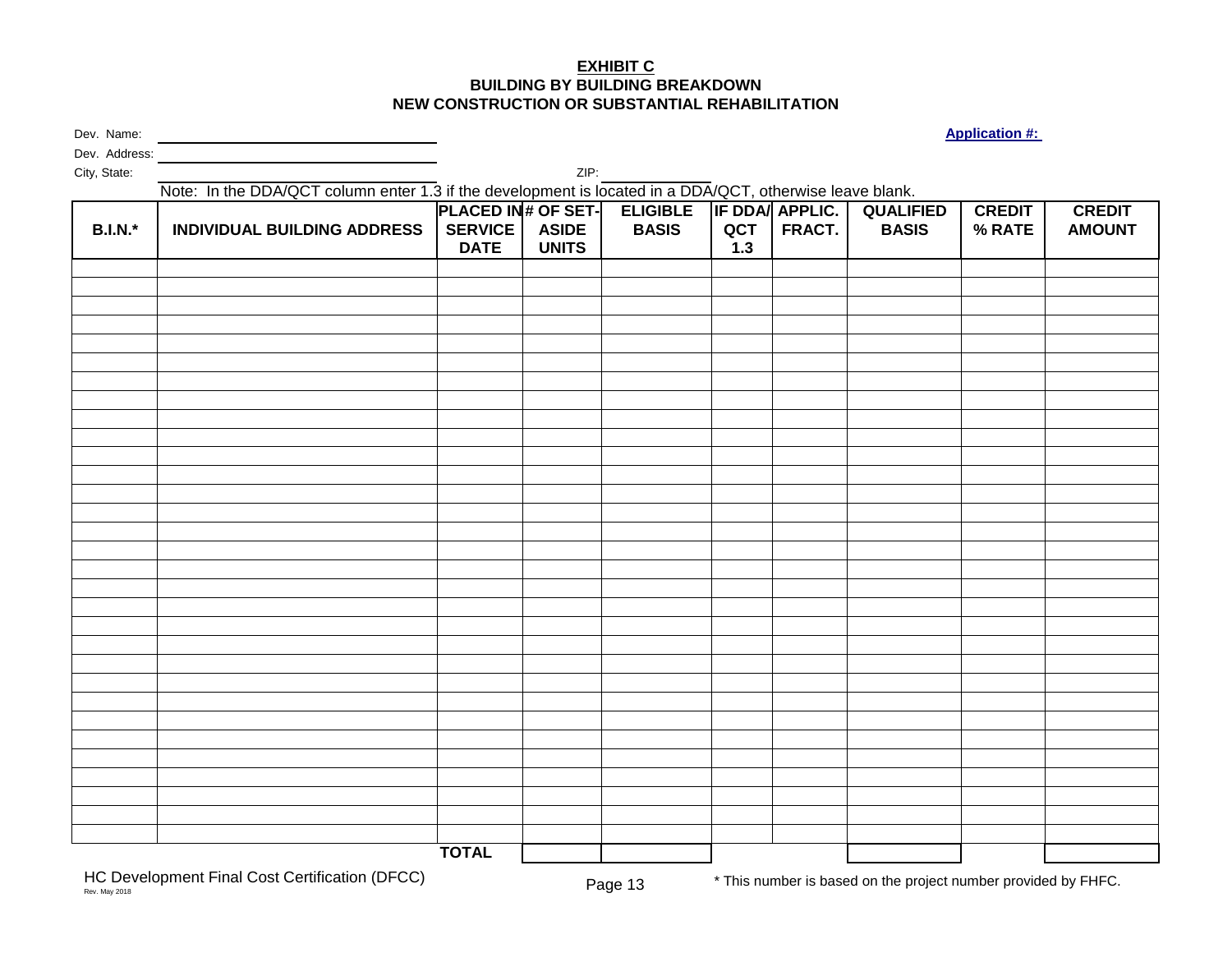## **Page 5**

Follow the instructions on the page exactly.

Remember always to put an "x" on the appropriate line when answering "yes" and "no" questions.

- 1) Type in the name of the Syndicator in the space provided.
- 2) Enter the Syndication Rate in the format instructed on the form. This input is used to calculate HC equity in the gap calculation later in the process. Please enter the exact syndication rate (i.e., price paid per dollar for the HC allocation sold). For accuracy, you may want to enter a formula of the total HC equity being provided to the HC Development divided by the total HC allocation being sold.
- 3) Enter the percentage of the credits that are being sold in the format instructed on the form. This input is used to calculate HC equity in the gap calculation later in the process. Please enter the exact figure.

4)

- a) Item 1.a.: Answer the question with an "x" in the appropriate spot. Note: If you answer "Yes" to the question in reference to the buildings all having the same rate, the rate you now enter will be copied to the other worksheets
- b) Item 1.b.: Enter the rate only if all the buildings have the same rate.
- c) Item 1.c.: Answer the question with an "x" in the appropriate spot.
- d) Item 2: Answer the question with an "x" in the appropriate spot.
- e) Item 3: **If the HC Development has less than 100% set-aside for low-income tenants,** the percentage set-aside will be automatically entered when you have completed the 'APPLIC. FRACT.' worksheet tab. If the HC Development has 100% set-aside, and you so indicated by checking "yes", "100" will be automatically inserted.
- f) Item 4. Answer the question with an "x" in the appropriate spot.

### **Page 6**

- g) Item 5. If the HC Development is being financed with tax-exempt bonds, enter the requested information at 5.a. and 5.b.
- h) Item 6. Answer the question at 6.a. with an "x" in the appropriate spot and if applicable, enter the information requested at 6.b.

Enter the appropriate information in the spaces provided. The Federal Tax Identification Number you list will be the one that goes on the 8609(s), so insure the appropriate one is listed. Make sure page 6 is properly signed and that the original signatures appear on the copy submitted to the Corporation.

Go to the worksheet tab labeled 'APPLIC. FRACT.' next.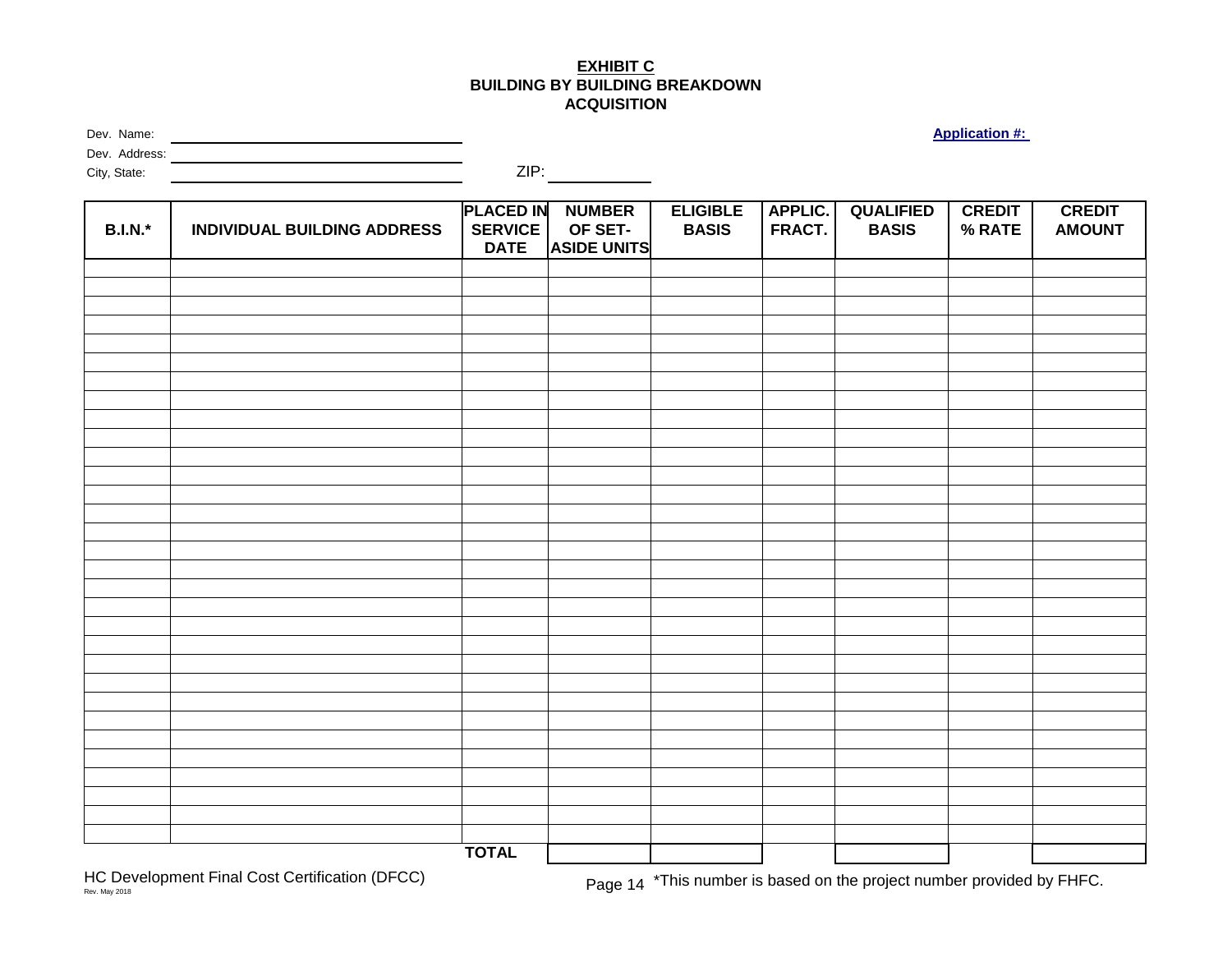## **'APPLIC. FRACT.' worksheet tab:**

# **Page 7**

You only need to complete the first 3 columns if the HC Development's units are 100% affordable.

**All units must be included within the Total Residential Units column regardless of their setaside status. If a HC Development is less than 100% affordable, then any management/ employee units must be included as part of the non-set-aside units. Only include the setaside units in the Total Set-Aside Unit column as well as the associated square footage of said set-aside units in the Total Set-Aside Square Footage column.**

Complete the worksheet as follows:

- 1) Enter the building address. **If there is a Carryover Agreement, the address should match with what is on Exhibit A of the Carryover Agreement unless the address was unknown at the time the Agreement was made.** This is the address that will go on the IRS Form 8609.
- 2) Enter the total number of residential units in the building.
- 3) Enter the number of set-aside units in the building. **If there is a Carryover Agreement, the number of units for each building should match with what is on Exhibit A**. Otherwise the total number of units should match with what is in the HC Development's Application.
- 4) The Unit Fraction will automatically be calculated for you.

If the HC Development has less than 100% set-aside for low-income tenants, continue with the following instructions:

- 5) Enter the total residential square footage for all units in the building.
- 6) Enter the total square footage of the set-aside units in the building.
- 7) The Floor Space Fraction will automatically be calculated for you.
- 8) The Applicable Fraction will automatically be calculated for you.
- 9) Complete the above for each building.

Now go to the worksheet tabs labeled "QUAL. CALC." and/or "QUAL. ACQU." as required below. These two worksheets are your qualified basis calculation worksheets.

# **'QUAL. CALC' and 'QUAL ACQU.' worksheet tabs:**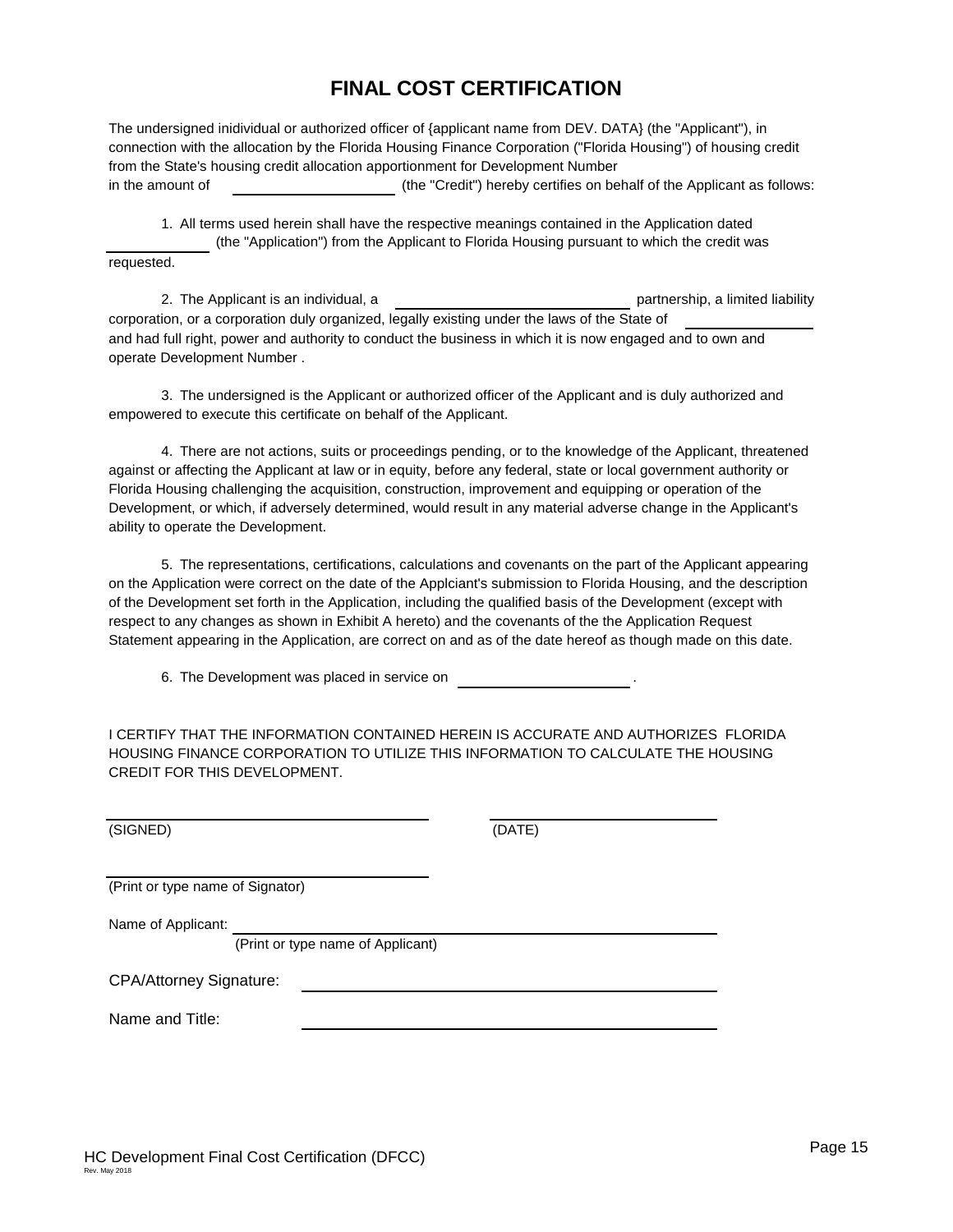### **Pages 8 and 9:**

Most of the entries on these worksheet will automatically be entered for you based on your input on the worksheets and your previous input on other worksheets.

Complete the 'QUAL. CALC' worksheet using the following instructions. If credits are being sought for the acquisition of a building, follow the same instructions for the 'QUAL. ACQU.' worksheet.

For each building:

- 1) Enter the placed-in-service date in the second column. The date should correspond to **the certificate of occupancy or other documentation being provided to the Corporation showing the placed in service date.**
- 2) Enter the eligible basis in the fourth column. The eligible basis **should reflect the adjustments listed at Item 6.b. on page 6** on the 'DEV. DATA' worksheet tab such as federal grants, etc. If the eligible basis total for the 'QUAL. CALC' worksheet tab does not equal the total eligible basis listed on the 'COSTS' worksheet tab minus the acquisition eligible basis and any adjustments, a message will appear at the bottom of the worksheet advising you of a possible error. If the eligible basis total for the 'QUAL. ACQU.' worksheet tab does not equal the eligible basis listed for acquisition on the 'COSTS' worksheet tab, a message will appear at the bottom of the worksheet advising you of a possible error. If either or both of these happen, please provide an explanation at Exhibit A.
- 3) If you entered that the HC Development's buildings all had the same credit rate at Item 1 on page 5 at 'DEV. DATA' worksheet tab, the credit rate that was entered on page 5 will be automatically entered here. If the HC Development's buildings have different credit rates, you must enter the applicable credit rate based on the placed-in-service date of the building.

Now go to the worksheet tab labeled 'CREDIT CALC.' next.

### **'CREDIT CALC.' worksheet tab:**

### **Page 10:**

Scroll to the Summary towards the bottom of the page and if the HC Development is to receive an allocation of Competitive Housing Credits, enter the Reservation amount on the Preliminary Allocation Certificate or the amount of Allocation on the Carryover Allocation Certificate (most current) at Line 1. Leave Line 1 blank if the HC Development is financed with tax-exempt bonds.

The other entries will automatically be entered for you.

Now go to the worksheet tab labeled 'EXHIBIT A' next.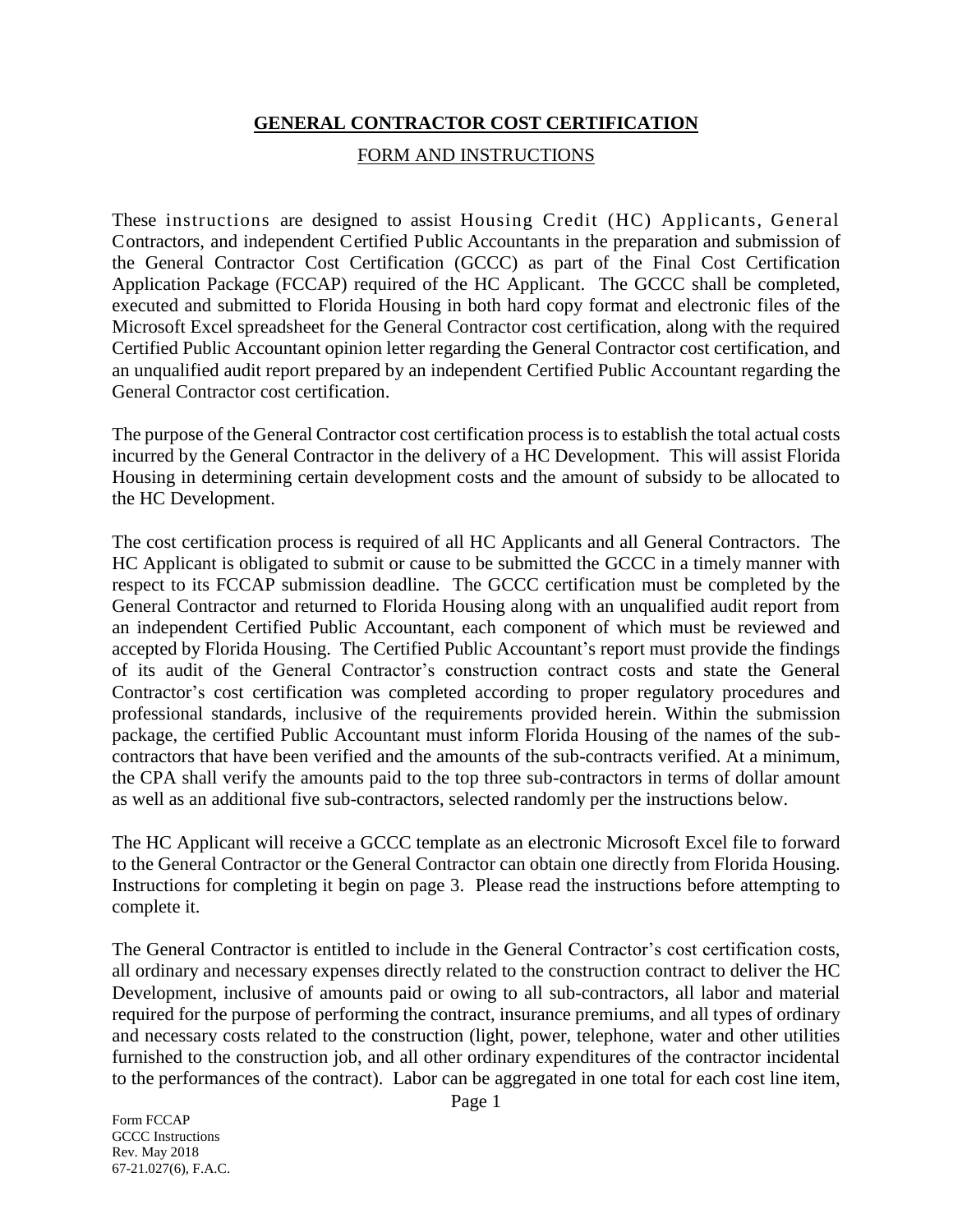## **'EXHIBIT A' worksheet tab:**

## **Page 11:**

You do not have to complete this exhibit if Line 2 (Qualified Basis Calculation) of the Summary section on page 10 ('CREDIT CALC.' worksheet tab) is the lowest amount of the three entries. Otherwise, you will have to enter a statement similar to the following (this is the case where Line 1 figure is the lowest of the three): "On Exhibit C, the eligible basis shown is a lesser amount than the actual eligible basis. The eligible basis was decreased so the housing credit calculation's result would equal the amount allocated to the HC Development by the Corporation." When the Gap Calculation results in the housing credit amount to be allocated, then a similar statement as the preceding (or that outlined above) needs to be typed in.

Additionally, please type in any other useful information or clarification.

When finished with 'EXHIBIT A' go to the worksheet tab labeled 'EXHIBIT B' next.

### **'EXHIBIT B' worksheet tab:**

### **Page 12:**

You will notice that the amounts have been automatically transferred from page 1 (in the 'COSTS' worksheet tab). Enter the appropriate information in the spaces provided. Use additional sheets of paper if necessary.

Once completed, go to the worksheet tab labeled 'EXHIBIT C' next.

### **'EXHIBIT C' and 'EX. C. ACQUI.' worksheet tabs:**

### **Pages 13 and 14:**

Enter the HC Development's address in the space provided.

All other applicable data, except Building Identification Numbers, will be automatically entered based on your previous input on other worksheets. If the HC Development involved acquisition, the 'EX. C. ACQUI.' worksheet tab will be automatically completed. You may enter the Building Identification Number (BIN), if you wish or leave it for the Corporation to insert. You can obtain the BIN from Exhibit A of the HC Development's Carryover Allocation Agreement. Please ensure that the BIN entered for a building matches the same BIN and building on Exhibit A of the Carryover Allocation Agreement.

If the figure listed at Line 2 of the Summary section on the 'CREDIT CALC.' worksheet tab is the lowest figure listed, the eligible basis for each of the buildings will match what was entered on the 'QUAL. CALC' worksheet tab for the 'EXHIBIT C' worksheet tab and for the 'EX. C. ACQUI.' worksheet tab, what was entered on the 'QUAL. ACQU.' Worksheet tab.